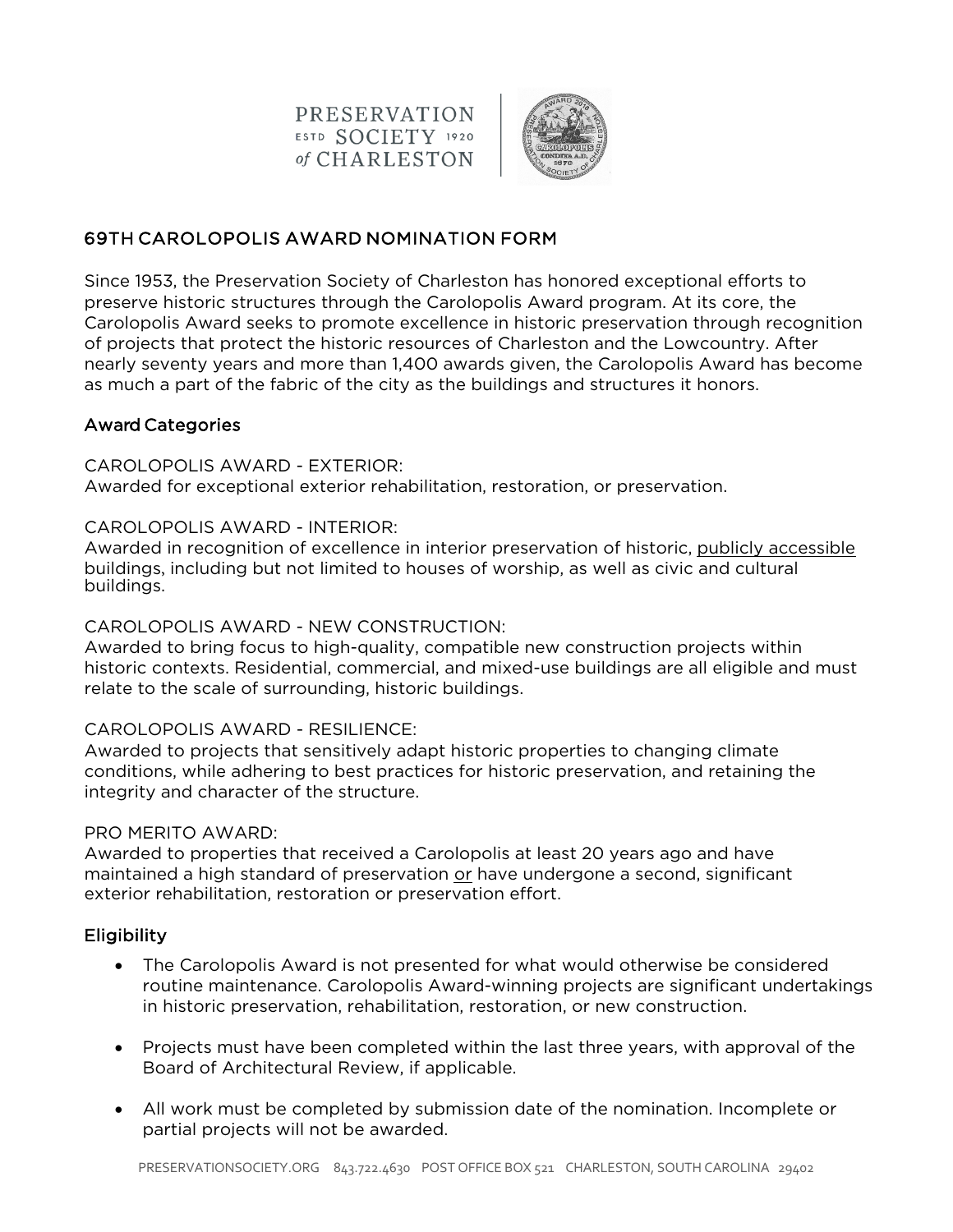- Additions will only be considered as part of a larger rehabilitation, restoration or preservation project.
- Anyone can nominate projects with the consent of the property owner. Selfnominations are welcome.
- Preservation Society employees shall not be eligible for an award.
- Carolopolis Award winning projects must closely adhere to the Secretary of the Interior's Standards for the Treatment of Historic Properties (https://www.nps.gov/tps/standards.htm), a series of concepts about maintaining, repairing, and replacing historic materials, as well as designing new additions or making alterations. This framework represents nationally observed best practices in historic preservation. Before nominating, please review the Standards to ensure your preservation, rehabilitation, or restoration project is consistent with these principles. The Standards for Rehabilitation are attached as an addendum to this nomination form. The Standards for Restoration and Preservation are available online at the above link.

## Requirements

- 1. Applicants must be members of the Preservation Society. Please contact Rebecca Hoffman at rhoffman@preservationsociety.org or (843) 722-4630 ext. 13 to verify membership status.
- 2. Nomination fee:
	- o A \$100 fee must accompany each nomination form submitted.
	- o If you are nominating multiple buildings as part of a single project\*, a nomination form and \$100 fee must be submitted for each building. *\**For the purposes of the Carolopolis Award program, a project is defined as the total scope of work involving any collection of associated buildings under the management of a single project team.
- 3. A completed nomination, which includes:
	- o Nomination form (see pages 4-5)
	- o Detailed project narrative (see page 6-7)
	- $\circ$  High-resolution photographs (300 DPI preferred, must be at least 1MB)
		- o Submit "before" and "after" images as individual image files via Dropbox or flash drive. Good "before"imagesarecritical to understanding the scope of the work and judging the merits of the project.
	- o Historical documentation is encouraged as supplemental material.
- 4. All nominations are due to the Preservation Society of Charleston no later than Friday, September 9, 2022. Materials may be submitted:
	- o Via email or as a Dropbox link to Anna-Catherine Carroll to accarroll@preservationsociety.org, or;
	- o Mailed or delivered by hand to the Preservation Society of Charleston, 147 King Street, Charleston, SC 29401.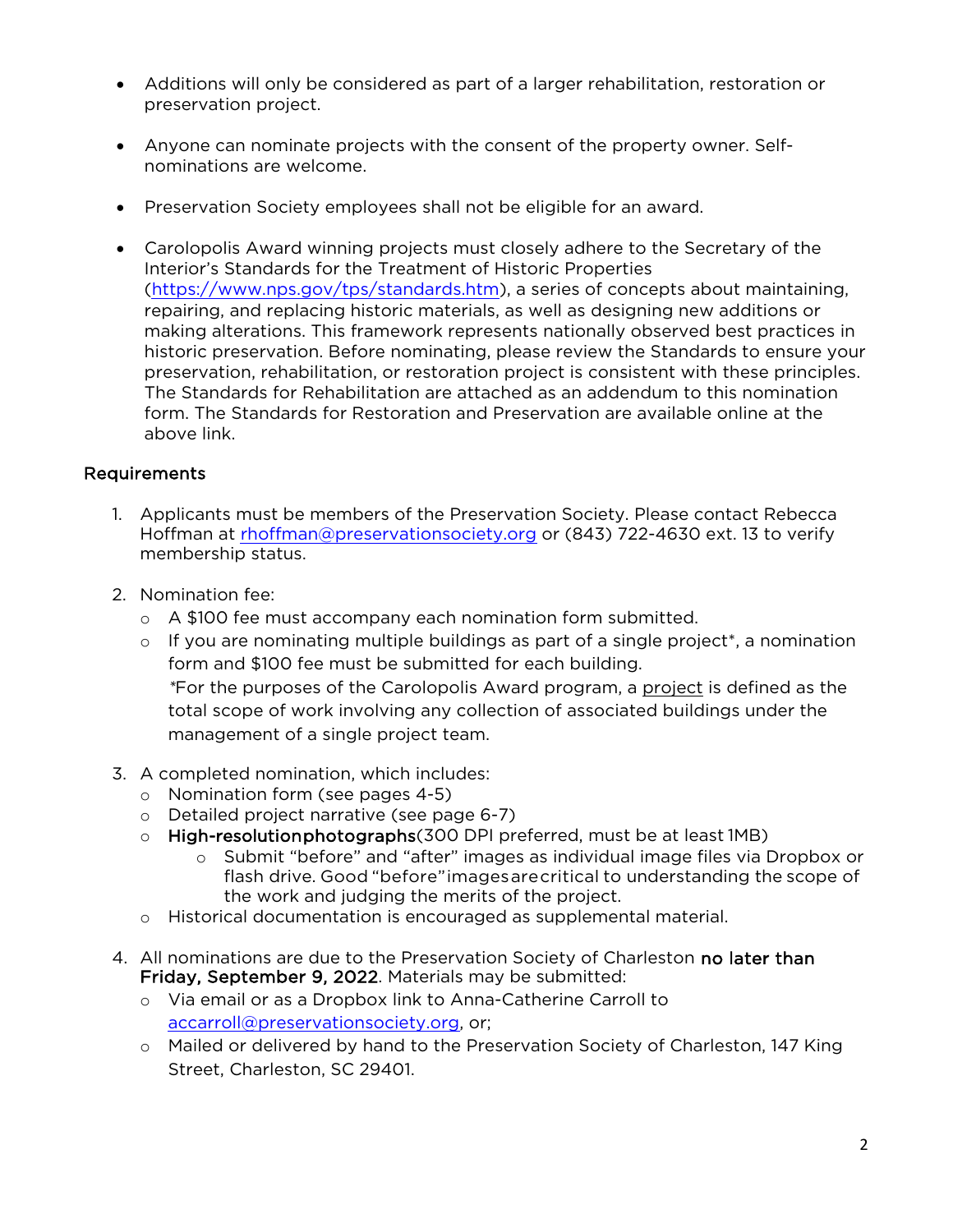- 5. Preservation Society staff may request a site visit if the application or photographs are unclear, or to better understand the scope of work of the project.
- 6. If the project is selected for a Carolopolis Award, the property owner consents to the Society's use of any nomination materials (including photographs and narrative materials) at the Carolopolis Awards, in printed or digital publications, and as part of press packets about the Awards.
- 7. A representative associated with the project (owner, contractor, architect, etc.) should be present, if feasible, at the Carolopolis Awards to receive the plaque.
	- o The Carolopolis Awards ceremony is scheduled to be held on February 2, 2023 at the College of Charleston Sottile Theatre.
	- o Two complimentary tickets will be given per project for use at the nominator's discretion.
- 8. The recipient agrees to install and maintain the Carolopolis or Pro Merito Award plaque in a visible location on the primary façade of the building that received the award. Interior Carolopolis Award plaques shall be placed in a conspicuous location in the interior of the building, near its entrance.
	- o The plaque may not be transferred or sold, and if it is to be permanently removed from the façade or interior for any reason, it is to be returned to the Preservation Society of Charleston.
	- $\circ$  If the plaque is subsequently lost or damaged, the property owner is responsible for the cost of replacement or repair.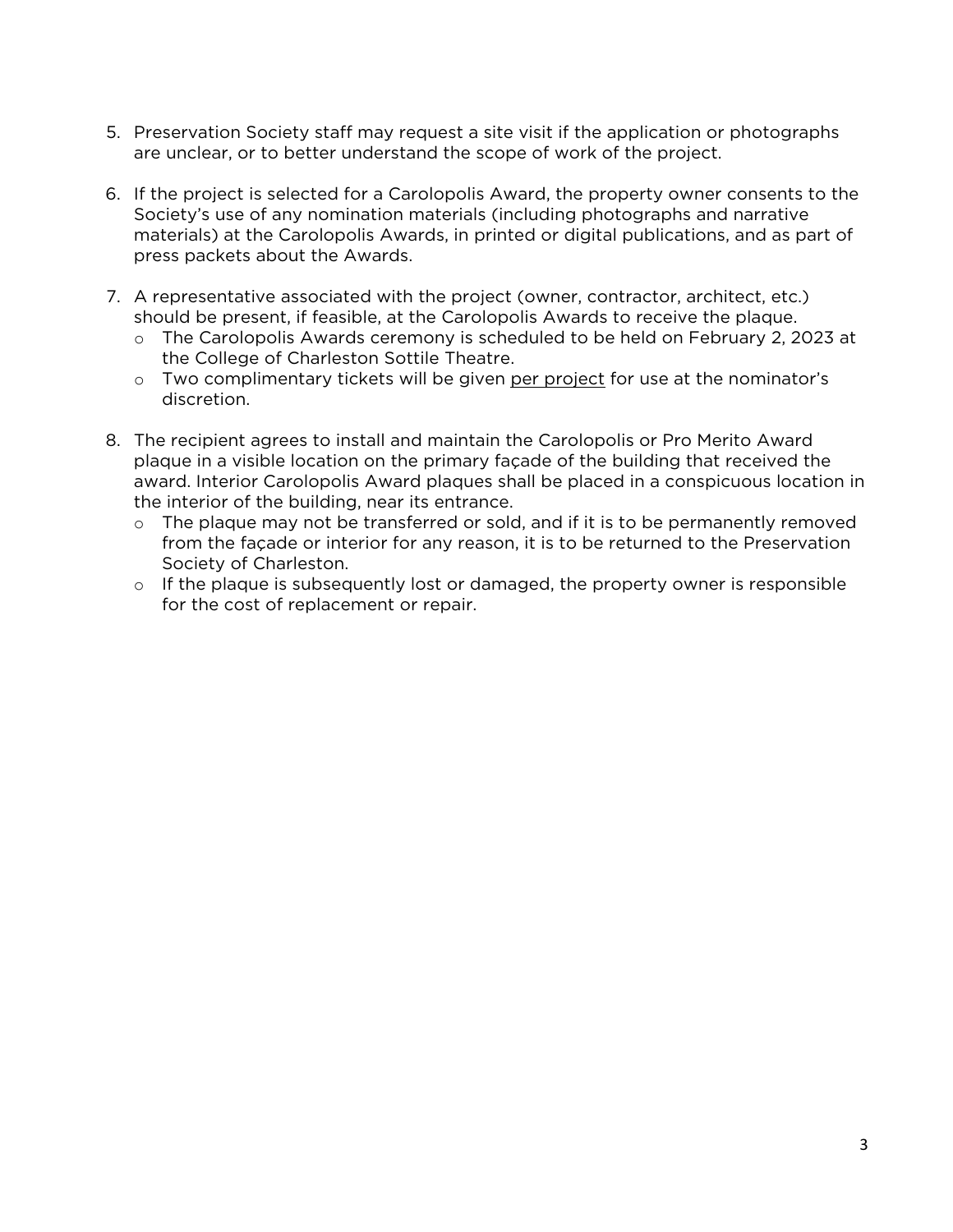# 69th Carolopolis Award/Pro Merito Award Nomination Form

| Please check all that apply:                                                                                                                                                                                                                                                                                            |                                                                                                                       |  |  |  |  |  |
|-------------------------------------------------------------------------------------------------------------------------------------------------------------------------------------------------------------------------------------------------------------------------------------------------------------------------|-----------------------------------------------------------------------------------------------------------------------|--|--|--|--|--|
| □ Carolopolis Award - Exterior<br>□ Carolopolis Award - Interior                                                                                                                                                                                                                                                        | $\Box$ Carolopolis Award - New Construction<br>□ Carolopolis Award - Interior<br>□ Carolopolis Award - Resilience     |  |  |  |  |  |
| <b>Property Information</b>                                                                                                                                                                                                                                                                                             |                                                                                                                       |  |  |  |  |  |
|                                                                                                                                                                                                                                                                                                                         |                                                                                                                       |  |  |  |  |  |
|                                                                                                                                                                                                                                                                                                                         |                                                                                                                       |  |  |  |  |  |
| Neighborhood:                                                                                                                                                                                                                                                                                                           | <u> 1989 - Johann Harry Harry Harry Harry Harry Harry Harry Harry Harry Harry Harry Harry Harry Harry Harry Harry</u> |  |  |  |  |  |
| Under BAR jurisdiction? $\Box$ yes<br>$\Box$ no                                                                                                                                                                                                                                                                         |                                                                                                                       |  |  |  |  |  |
| Is this property subject to a conservation easement or covenant? $\Box$ yes $\Box$ no<br>If so, who is the easement holder? Note that the set of the set of the set of the set of the set of the set of the set of the set of the set of the set of the set of the set of the set of the set of the set of the set of t |                                                                                                                       |  |  |  |  |  |
| Has this property received any other awards? $\Box$ yes $\Box$ no                                                                                                                                                                                                                                                       |                                                                                                                       |  |  |  |  |  |
| Nominator Information                                                                                                                                                                                                                                                                                                   |                                                                                                                       |  |  |  |  |  |
|                                                                                                                                                                                                                                                                                                                         |                                                                                                                       |  |  |  |  |  |
| Address:                                                                                                                                                                                                                                                                                                                |                                                                                                                       |  |  |  |  |  |
|                                                                                                                                                                                                                                                                                                                         |                                                                                                                       |  |  |  |  |  |
|                                                                                                                                                                                                                                                                                                                         |                                                                                                                       |  |  |  |  |  |
|                                                                                                                                                                                                                                                                                                                         |                                                                                                                       |  |  |  |  |  |
| <b>Property Owner Information</b>                                                                                                                                                                                                                                                                                       |                                                                                                                       |  |  |  |  |  |
| $\square$ check this box if this information is the same as above                                                                                                                                                                                                                                                       |                                                                                                                       |  |  |  |  |  |
|                                                                                                                                                                                                                                                                                                                         |                                                                                                                       |  |  |  |  |  |
|                                                                                                                                                                                                                                                                                                                         |                                                                                                                       |  |  |  |  |  |
|                                                                                                                                                                                                                                                                                                                         |                                                                                                                       |  |  |  |  |  |
| Signature of property owner consenting to nomination:                                                                                                                                                                                                                                                                   |                                                                                                                       |  |  |  |  |  |

(The Preservation Society will not accept a nomination form that is not signed by the owner of the property being nominated)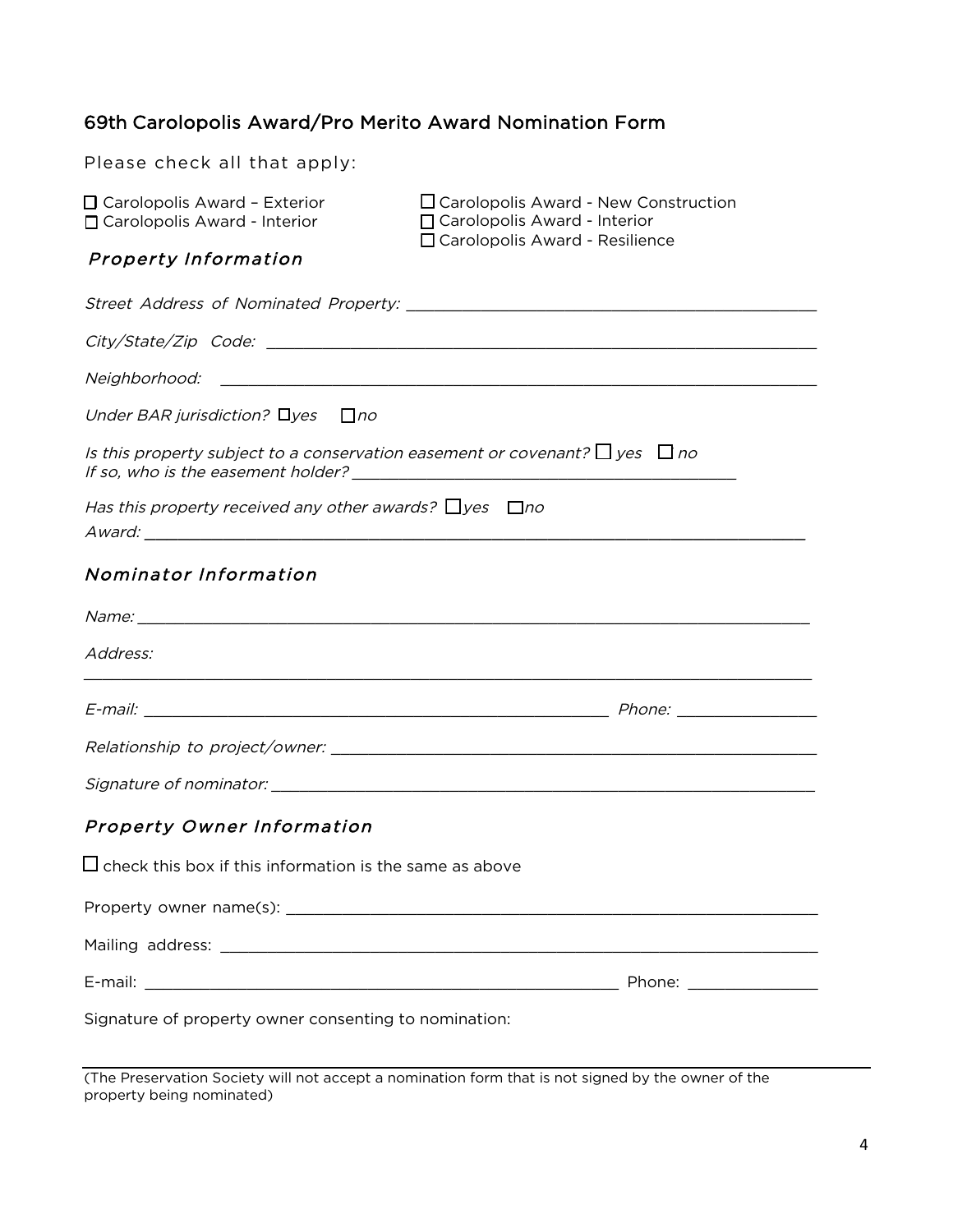# General Project Information

Date the project was initiated:

Date the project was completed:

Please list the names and addresses of all project team members whose contributions should be recognized, including but not limited to: architects, contractors, designers, conservators, etc.

 $\_$  , and the set of the set of the set of the set of the set of the set of the set of the set of the set of the set of the set of the set of the set of the set of the set of the set of the set of the set of the set of th

 $\_$  , and the set of the set of the set of the set of the set of the set of the set of the set of the set of the set of the set of the set of the set of the set of the set of the set of the set of the set of the set of th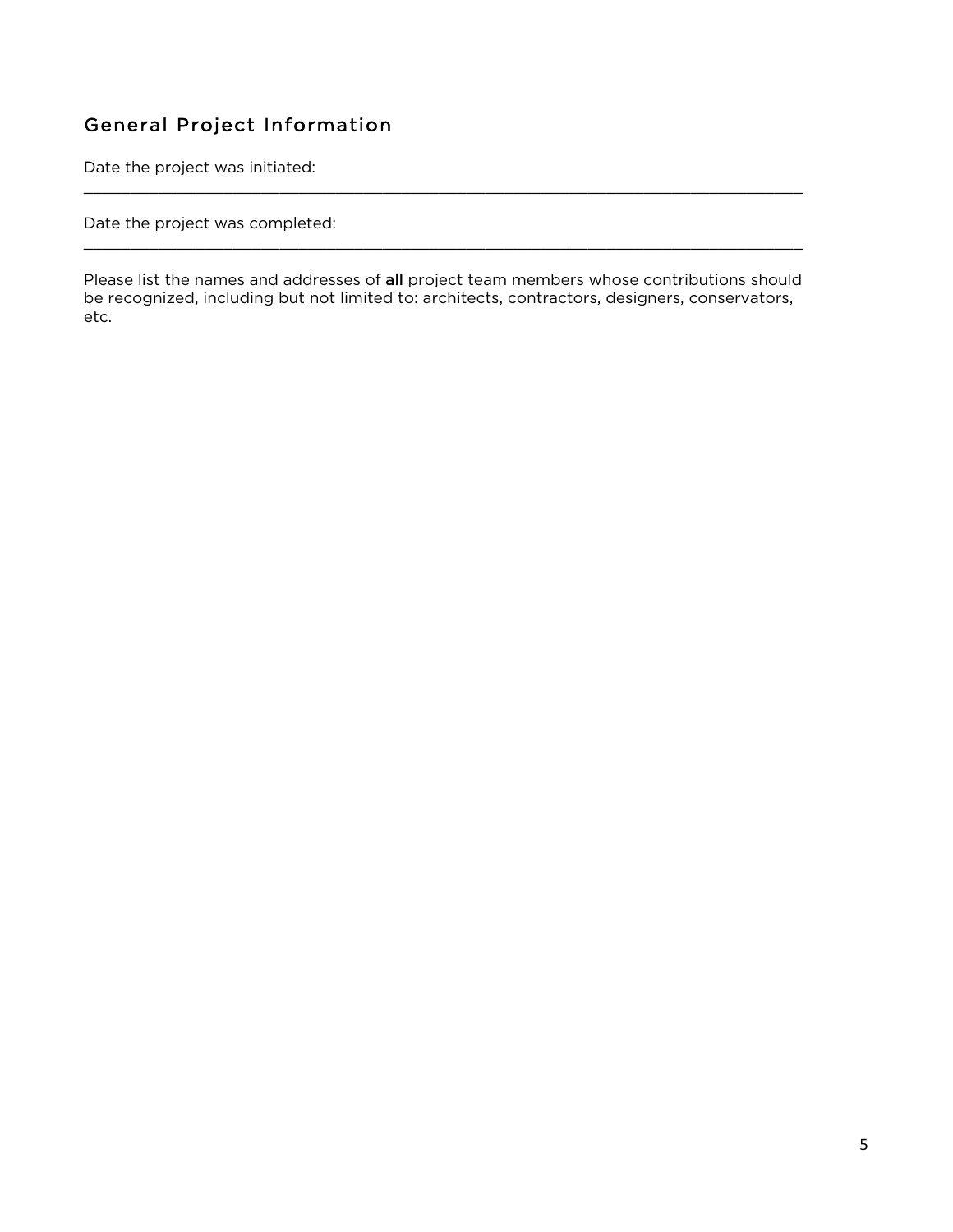# Historical Background Information

| Have you done any historical research on this property? $\Box$ yes $\Box$ no<br>Do you have any historic photographs of this property? $\Box$ yes $\Box$ no                                                                    |  |  |  |  |
|--------------------------------------------------------------------------------------------------------------------------------------------------------------------------------------------------------------------------------|--|--|--|--|
| Historic name of property (if any):                                                                                                                                                                                            |  |  |  |  |
| Original date of construction: which is a set of the construction of the construction of the construction of the construction of $\sim$                                                                                        |  |  |  |  |
|                                                                                                                                                                                                                                |  |  |  |  |
| Original architect: and the contract of the contract of the contract of the contract of the contract of the contract of the contract of the contract of the contract of the contract of the contract of the contract of the co |  |  |  |  |
| Original contractor: and the contractor of the contractor of the contractor of the contractor of the contractor                                                                                                                |  |  |  |  |

If you have done any historical research, please explain any important historical facts about the property below (or attach). If you have any historical imagery, please include it in the nomination package as well: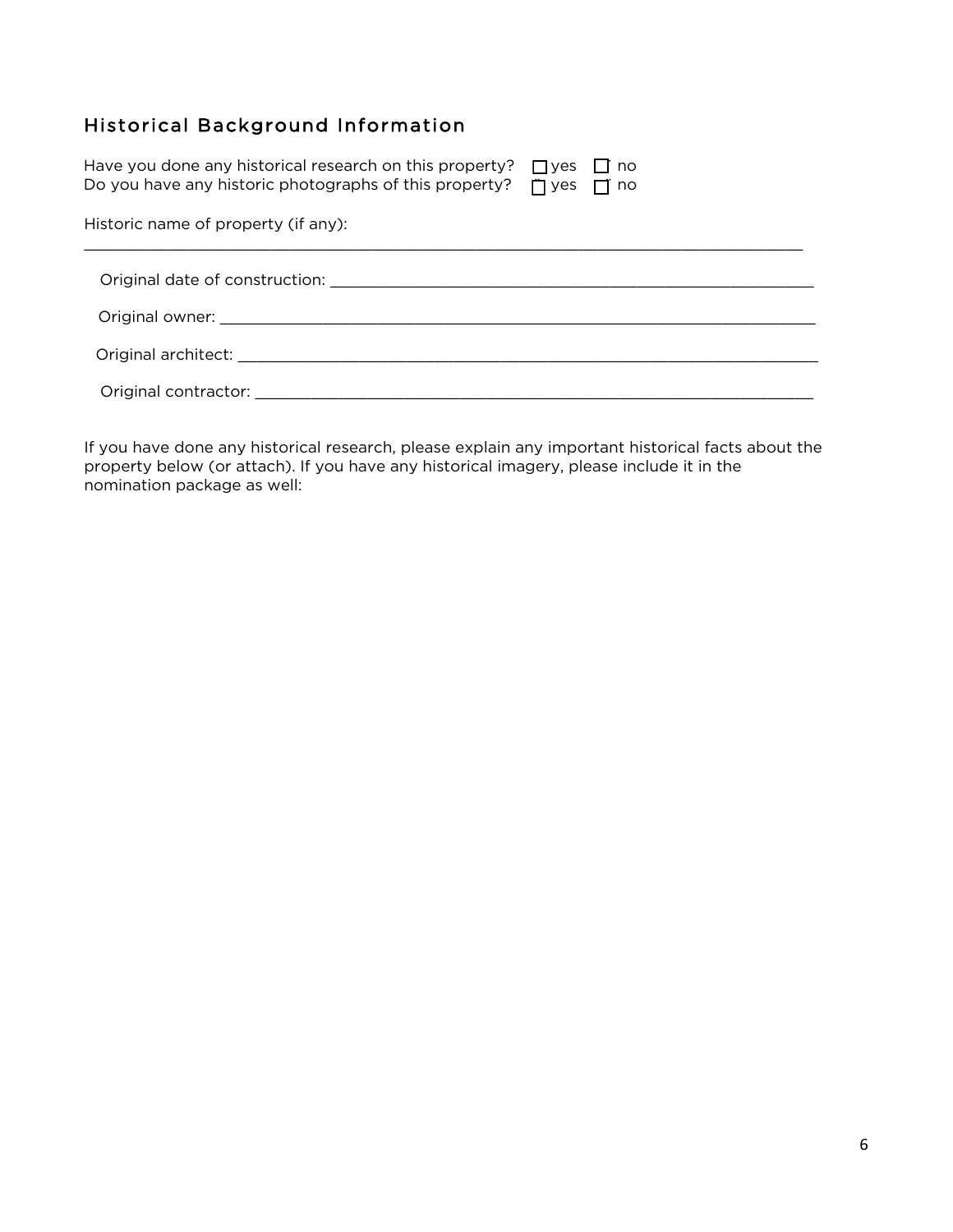# Project Narrative

Please provide a summary of the project, highlighting key achievements. This is your opportunity to explain why this project is deserving of a Carolopolis Award.

## CAROLOPOLIS AWARD – EXTERIOR / PRO MERITO AWARD

A detailed project narrative should address the following questions. Please include information on the project in its entirety, including but not limited to the foundation, structure (framing, floor joists, etc.), siding or masonry, porches/piazzas, windows and doors, chimneys and roofing, additions, and landscaping. As part of the scope of this project:

- Was any historic or non-historic material removed? If so, why?
- Was any portion of the building altered? If so, why?
- Were any elements or details restored? If so, what evidence supported the design?
- What materials, methods and/or treatments were used? Why?
- Please describe any other components of this preservation project that are especially noteworthy for consideration.

### CAROLOPOLIS AWARD – INTERIOR

A detailed project narrative should address the following questions. Please include information on the project in its entirety, including windows and doors, mantels, woodwork, plaster, ornamentation, finishes, creative approaches to conditioning and lighting, or any other interior element involved in the project scope. As part of the scope of this project:

- Was any historic or non-historic material removed? If so, why?
- Was any portion of the building altered? If so, why?
- Were any elements or details restored? If so, what evidence supported the design?
- What materials, methods and/or treatments were used? Why?
- Please describe any other components of this preservation project that are especially noteworthy for consideration.

# CAROLOPOLIS AWARD - NEW CONSTRUCTION

High-quality, compatible new construction appropriately responds to existing architectural patterns, and the scale of buildings within the streetscape and surrounding neighborhood or district. A detailed project narrative should provide thorough explanation of the project's merit and speak to how it responds to its historic context. Please answer the following questions focusing on the exceptional nature of the design direction, material palette, details, and finishes.

- How does the building's height, scale, and mass relate to adjacent structures and fit within the streetscape and context?
- What elements of the project make it compatible, yet differentiated as new construction within its context?
- How does this project reflect exemplary design and material choice?
- How does this project enhance the character of the neighborhood/district?
- Please describe any other components of the project that are especially noteworthy.

# CAROLOPOLIS AWARD - RESILIENCE

Sensitively designed climate adaptation strategies provide protection for historic structures, while ensuring preservation of their historic character and integrity. A detailed project narrative should clearly address the need for intervention, how the solution mitigates climate challenges, and how alterations to the building relate to its historic form, character, and immediate context. Please answer the following questions: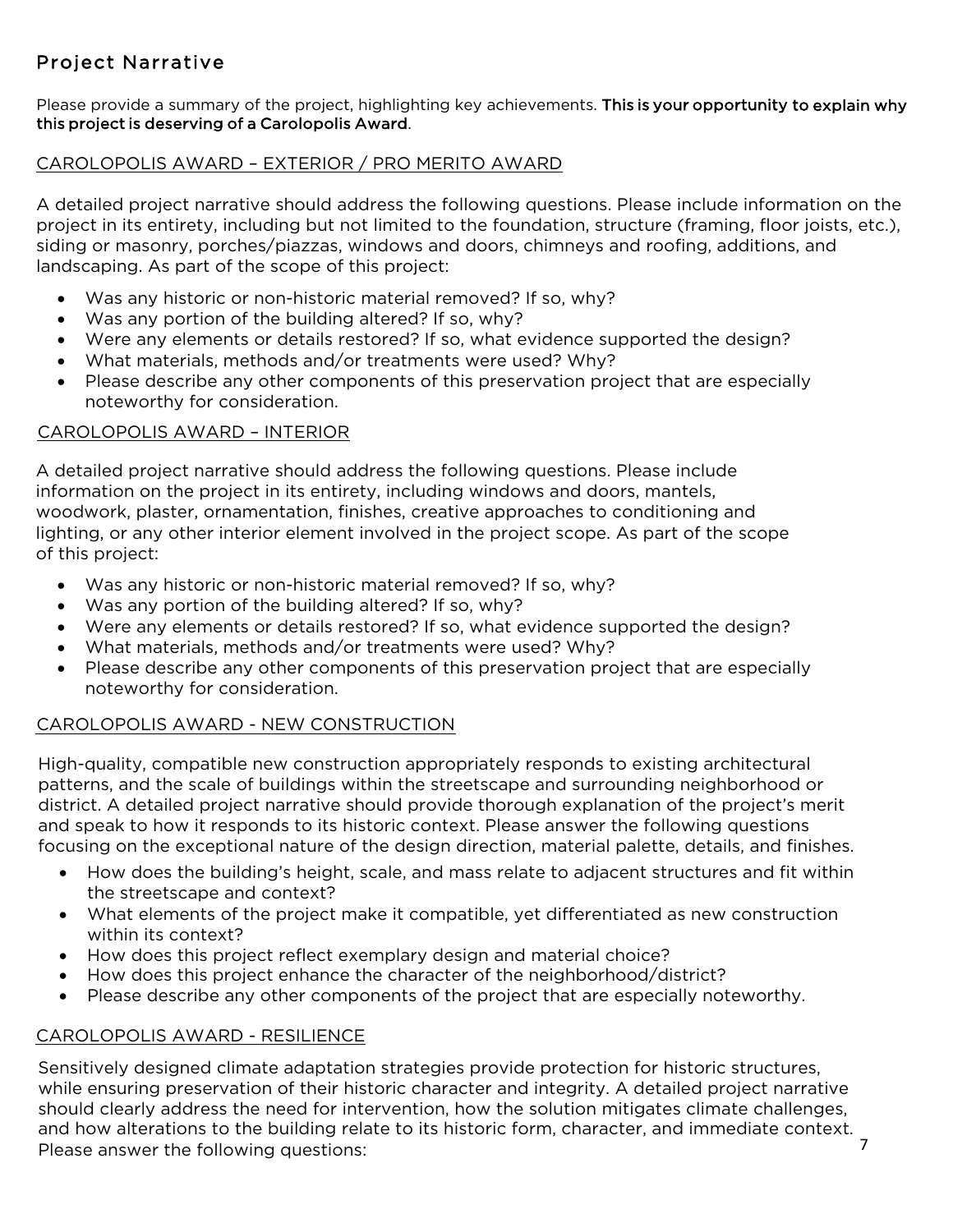- Describe the flooding conditions or events that prompted the adaptation project.
- How does this project address risks posed by changing climate conditions?
- Please describe the nature and extent of alterations to the historic structure.
- Was any historic or non-historic material removed? If so, why?
- What materials, methods and/or treatments were used? Why?
- How does this approach to adaptation relate sensitively to the streetscape and/or surrounding historic context.
- Please describe any other components of the project that are especially noteworthy.

# Project Narrative

In the narrative box below, or as an attachment, please provide a summary of the project that addresses all questions associated with the respective Carolopolis Award category outlined on p. 6. This is your opportunity to explain why this project is deserving of a Carolopolis Award.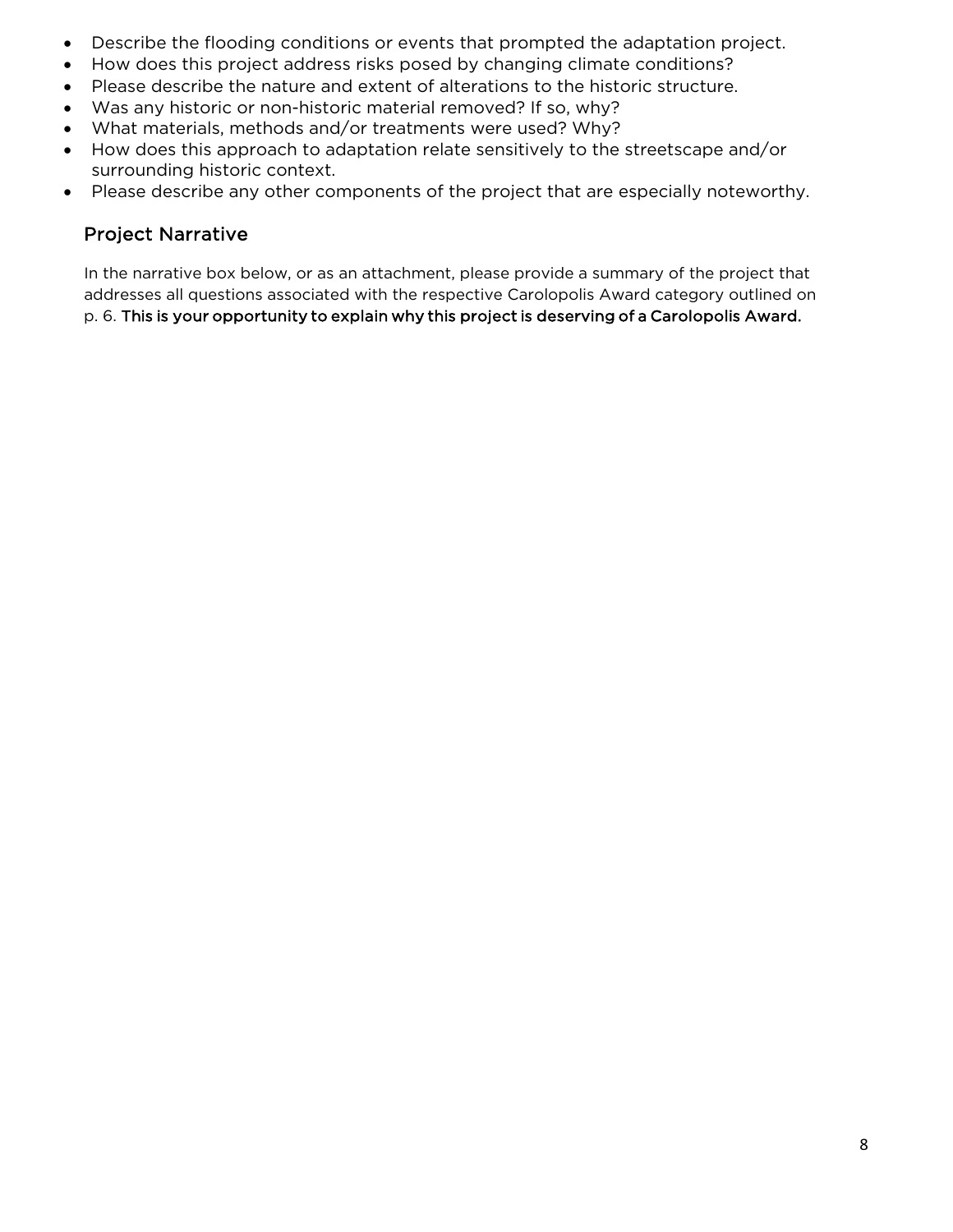Thank you for completing the Carolopolis Award nomination form. As a reminder, be sure to submit clear, high-resolution "before" and "after" photographs of all façades of the building or the interior, if applicable, as well as key elements of the project, particularly if they were discussed in the narrative above (300 DPI preferred, must be at least 1MB). Photographs must be shared as individual files via Dropbox, email, or flash-drive.

Nominator Signature: \_\_\_\_\_\_\_\_\_\_\_\_\_\_\_\_\_\_\_\_\_\_\_\_\_\_\_\_\_\_\_\_\_\_\_\_\_\_\_\_\_\_\_\_\_\_\_\_\_\_\_

| Date:                                              |  |
|----------------------------------------------------|--|
|                                                    |  |
|                                                    |  |
| I am a member of the Society: $\Box$ yes $\Box$ no |  |
|                                                    |  |

Please submit the completed nomination form, project narrative, digital image files, and fee by September 9, 2022.

I have paid the application fee:  $\Box$ yes  $\Box$ no

- By e-mail to: Anna-Catherine Carroll, accarroll@preservationsociety.org (please mail or deliver check separately) or;
- In person to: The Preservation Society of Charleston Shop, 147 King Street or;
- By mail to: The Carolopolis Awards, 147 King Street Charleston, SC 29401